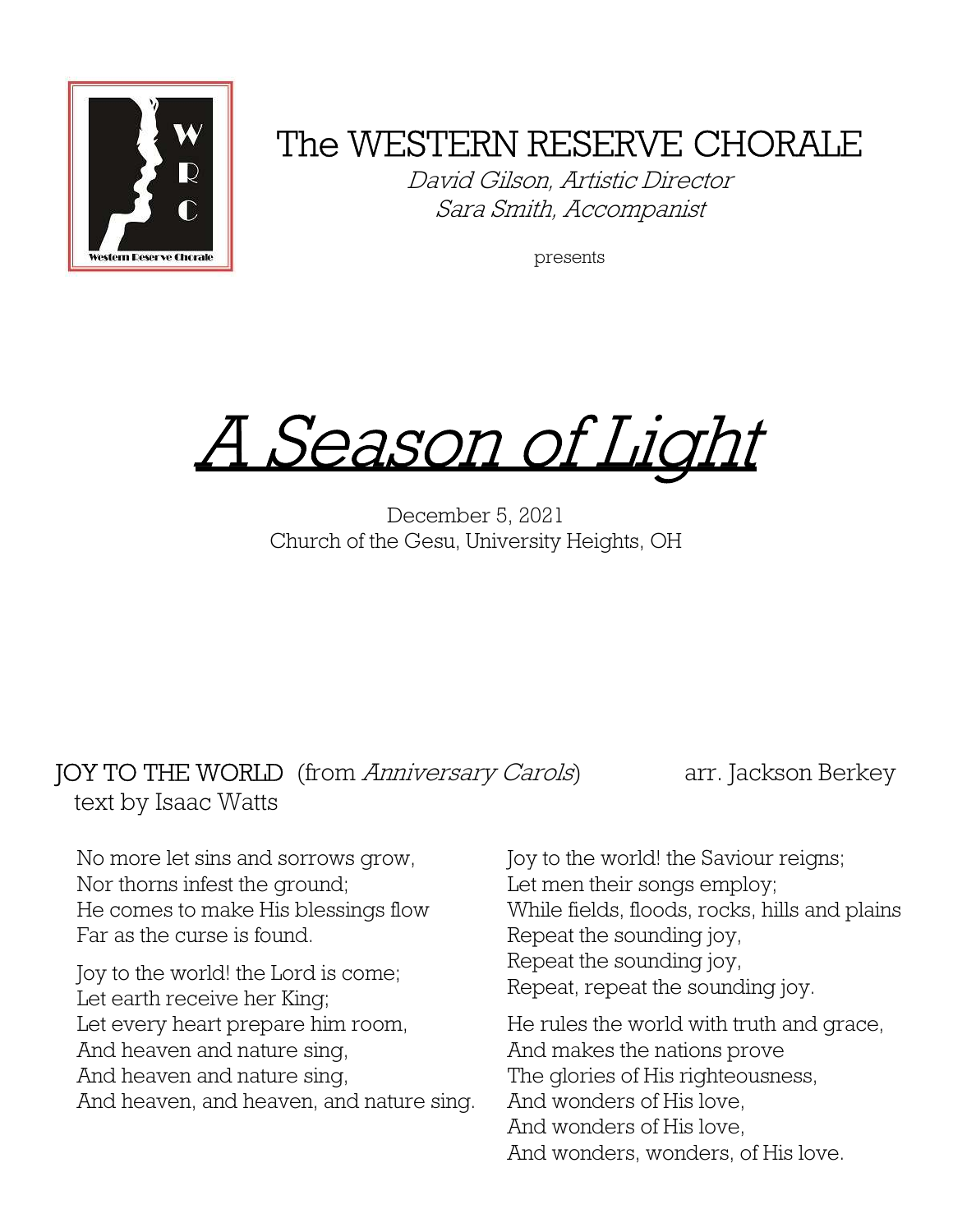## **IN THE BLEAK MIDWINTER** arr. Matthew Culloton

 poetry by Christina Rossetti soprano soli: Karen Ling, Samantha Miller, Laura Otis,

In the bleak midwinter, frosty wind made moan; Earth stood hard as iron, water like a stone; Snow had fallen, snow on snow on snow In the bleak midwinter, long ago

Our God, heaven cannot hold him, nor earth sustain; Heav'n and earth shall flee away when he comes to rain In the bleak midwinter a stable place sufficed The lord God almighty, Jesus Christ. Angels and archangels may have gathered there; Cherubim and seraphim thronged the air But his mother only, in here maiden bliss Worshipped the beloved with a kiss

Oh, what can I give him, poor as I am? If I were a shepherd, I would bring a lamb If I were a wise man, I would do my part; Yet what can if give him: give my heart. I give my heart.

Hanerot halalu, anachnu madlikin Al hanisim v'al hanifla'ot V'al hat'shu'ot, v'al hamilchamot Sh'asita la-avoteinu Bayamim haheim bazman hazeh Al y'dei kohanecha hak'doshim.

V'chol sh'monat yemei Chanukkah Haneirot halalu kodesh heim. V'ein lanu r'shut l'hishtameish bahem Ela lirotam bilvad K'dei l'hodot ul'halleil l'shimcha hagadol Al nissehcha v'al y'shuatehcha V'al nifl'otecha. These lights we kindle

### HANEIROT HALALU Michael Reid Winikoff

To commemorate the miracles And victories Which you wrought for our ancestors In ancient days at this season Through the hands of Your consecrated priests.

Through all eight days of Chanukkah These lights are sacred They are not for us to utilize, But to contemplate In praise and in thanksgiving to your great name For Your miraculous, saving, and wondrous deeds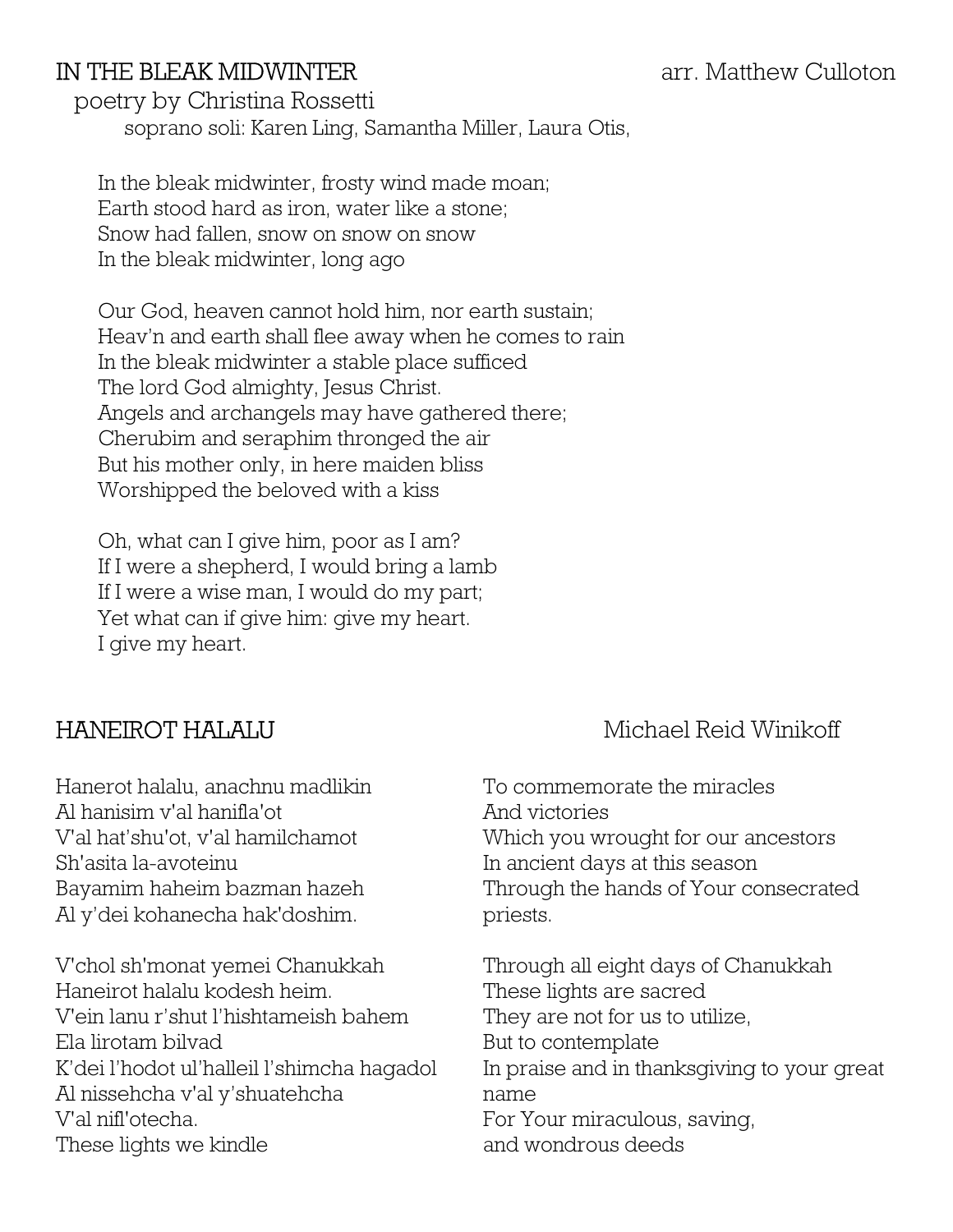# THE COLD DEMANDS A SILENCE Stephen Chatman

poetry by Tara Wohlberg

The cold demands a silence of the land, A looking inward The undressed, trembling aspens Barren lines, memories of lush shade and long days Replaced by the privacy of winter. The snow kissed winds blow and blow, The cold a purity A taste of the passing of time. These drawn out days of night Gold crescent moon, night. The fireweed flowers nap below Underneath a marquee of snow The white snow on snow in a halo of stars. The cold demands a silence Dark on dark The winter dances White on white on white.

# ANGELS WE HAVE HEARD ON HIGH arr. Jackson Berkey

traditional French carol

Angels we have heard on high, sweetly singing o'er the plains, and the mountains in reply echoing their joyous strains.

Refrain: Gloria in excelsis Deo, gloria in excelsis Deo.

Shepherds, why this jubilee? Why your joyous strains prolong? What the gladsome tidings be which inspire your heav'nly song?

#### Refrain

Come to Bethlehem and see him whose birth the angels sing; come, adore on bended knee Christ, the Lord, the newborn king.

Refrain